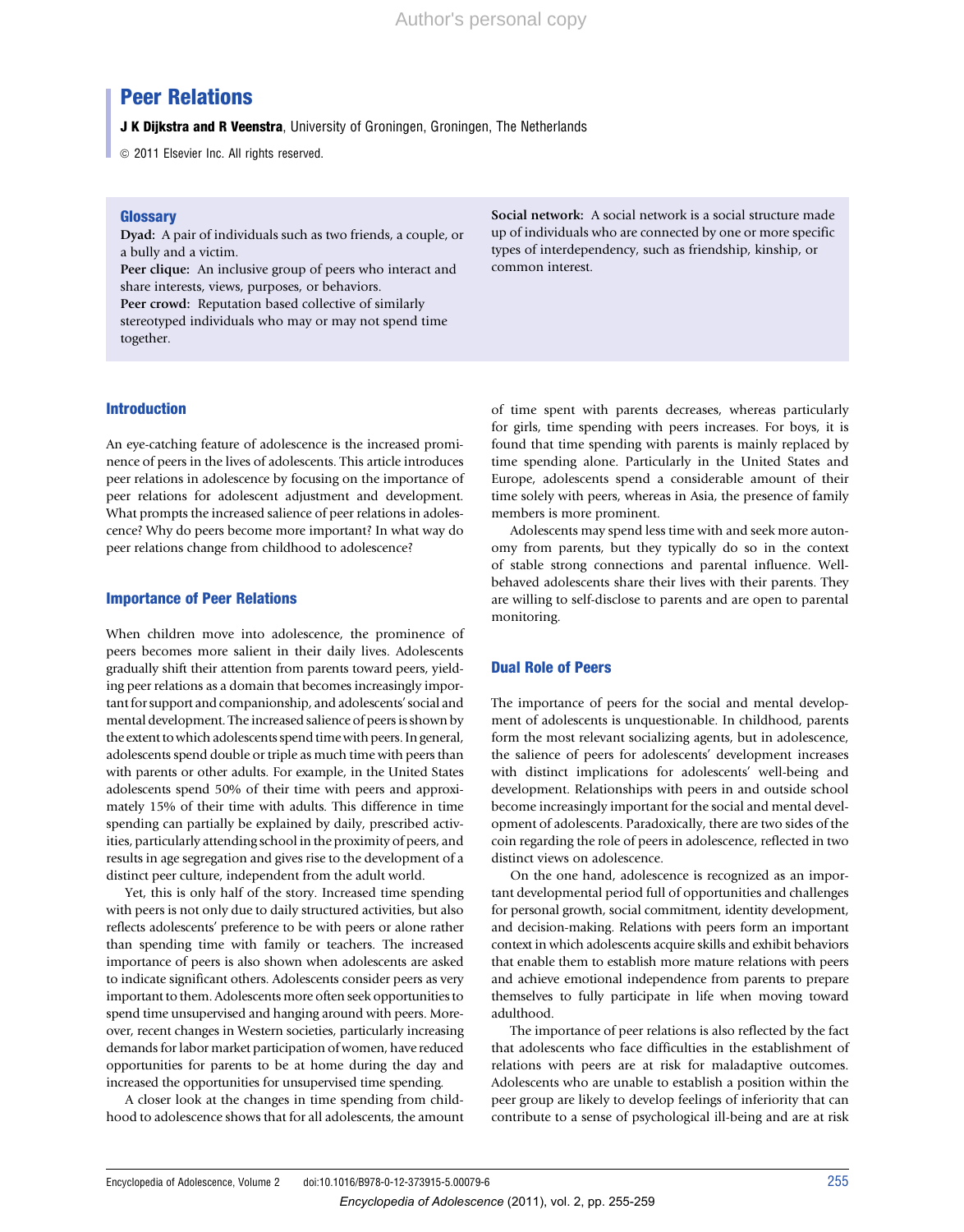for internalizing problems such as anxiety, loneliness, and depression. In turn, these indices of maladjustment cause difficulties for adolescents to develop meaningful relationships with peers. In that regard, peer relations also cause stress, insecurity, conflict, and disagreement.

On the other hand, the peer context puts adolescents at risk for engagement in maladaptive behaviors. Most prominently, peers are generally conceived as crucial in the development of adolescent risk behaviors, leading to conformity in behaviors to what peers do. It has been consistently shown that the number of deviant, antisocial, and delinquent friends is one of the strongest correlates of externalizing problem behaviors in adolescence, such as delinquency and substance use. Learning and socialization theories reveal the idea that peers influence one another's maladaptive behavior via learning of skills, norms, attitudes, and rationalizations of deviant behaviors, referred to as deviancy training. The attractiveness of risk behaviors in adolescence is also reflected by associations with status among peers. Perceived popular adolescents are known for their antisocial, aggressive behaviors and their prosocial, peer-valued characteristics.

It is argued that the rise in problem behaviors in adolescence could be attributed to this process of age-segregation in which adolescents become alienated from societal values and norms, reflected by parental influence. Expectations and demands from peers might strongly contradict what is seen as normative from the adults' perspective. Yet, the influence of parents is not fading in favor of peers. Peer influence mainly concerns 'superficial' behaviors rather than fundamental values and norms that for instance reflect political or academic orientations. The role of peers is more restricted to short-term decisions and temporal engagement in adverse behaviors. This suggests that peers become more salient, but parents remain of critical importance. Moreover, adolescents are not equally susceptible to peer influence. Influence processes differ by age, peer group affiliation, and even community of residence, and interact with experiences in other contexts such as the neighborhood, the family, or sport clubs. Thus, peer influence is neither overwhelming nor uniform.

Most challenging to conclusions about peer influence is that similarity in behaviors between adolescents and peers does not automatically imply peer influence, considering that similarity might also emerge via a selection process, in which adolescents with similar behaviors, values, preferences, or characteristics select one another as friends. In other words, associations between adolescents' behavior and peers can also emerge from reversed causality, pointing to assortive pairing rather than influence effects. Most likely, both processes are at work simultaneously.

The extent to which both processes, that is, influence and selection, are at work also depends on opportunities to affiliate with peers. Structural characteristics that emerge from, for instance, attending a particular school or living in a specific neighborhood, affect the proximity to peers and, therefore, the opportunities to affiliate. Particularly, time spending with peers without adult supervision creates an opportunity structure for deviant behavior, even if adolescents initially do not aim for deviant acts. In reverse, unstructured, unsupervised activities might also be subject to selection effects by attracting peers who are more prone to engage in deviant activities.

As such, peer influence emerges via opportunities. These opportunities and constraints often reflect differences in structural characteristics, such as socioeconomic background and ethnicity. The formation and establishment of peer relations is, therefore, not purely based on individual preferences, but also bound by given opportunities.

### Biological, Cognitive, and Social Changes

The reason why peers become more important for adolescents and the way in which peer relations are organized differently in adolescence compared to childhood reflects three major changes that adolescents undergo. These major changes can be distinguished into biological, cognitive, and social transitions. To understand the role of peers in adolescence, it is necessary to consider these changes, because they explain why peers become more important and in what way the organization of adolescents' peer relations differs from childhood.

First, the transition from childhood to adolescence is characterized by a process of biological and, consequently, sexual maturation. In a relatively short period of time, adolescents undergo accelerated changes in their secondary sex characteristics. In this growth spurt, known as puberty, adolescents biologically mature, reflected by physiological and physical changes. For boys and girls, this development differs in two ways. First of all, biological maturation starts earlier as well as comprises a shorter time period for girls than for boys. Girls undergo a process of biological maturation between ages 9 and 14, whereas for boys, maturation takes place between ages 10 and 17. Second, the biological changes, which are steered by changes in physiological processes, differ for boys and girls. Whereas for girls, estrogen is responsible for their biological maturation, such as first menarche, expansion of the hip, and breast growth, for boys, changes in the production of testosterone lead to changes in their physical characteristics such as hair growth, lower voice, maturation of testicles, and development of muscles.

These biological alterations that result in sexual maturation affect the organization of peer relationships rather straightforwardly. In childhood, peer relations are strongly sex-segregated and same-sex preferences dominate. When children enter adolescence, and become more biologically mature, sex boundaries are gradually crossed, and contacts and relationships with the other sex increase. One aspect of peer relations that facilitates cross-sex affiliations is that adolescents tend to belong to larger peer networks, which makes inclusion of cross-sex peers easy and assures participation in heterosexual-oriented activities. The time differences in biological development between boys and girls, in which girls start earlier and develop faster, result in girls being more inclined to seek affiliation with older male peers. These older boys are likely to perform more risk behavior than younger ones, thereby encouraging risk behavior in early maturing females in unsupervised contexts.

This relates to the second change in adolescence that affects adolescents' peer relations. From a social-structural perspective, changes in peer group structure also respond to changes in the social world, that is, the transition to secondary education. The transition from childhood to adolescence often coincides with entering a new school. Contrary to primary schools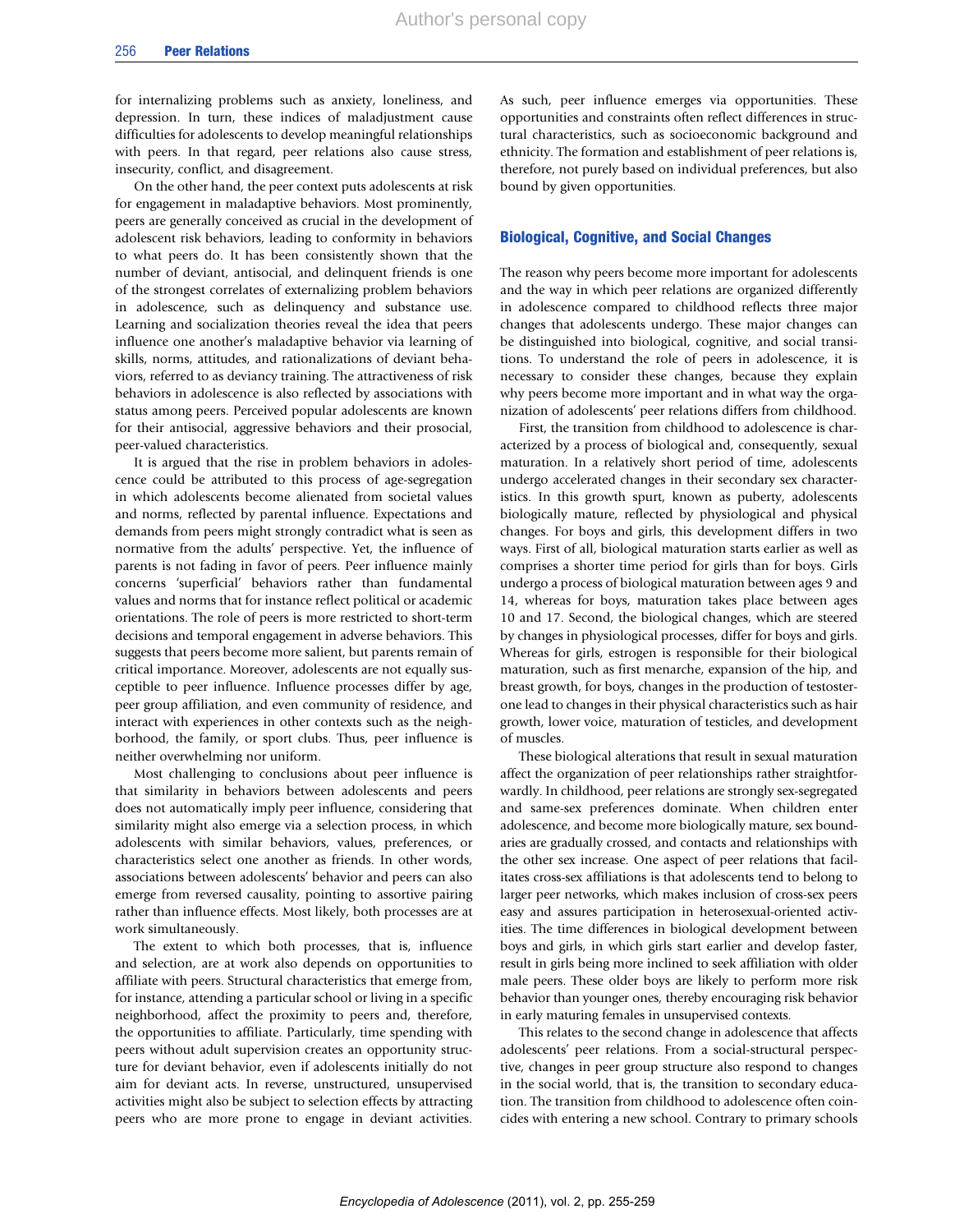which are generally small, secondary schools are usually large. For adolescents, finding their way within this larger peer ecology often results in seeking affiliation with a more well-defined group of peers. These groups are often based on shared values, interests, or norms concerning aspects like music taste, risk behaviors, school involvement, and substance use. Adolescents seek crowds that fit to their needs for emotional support and exploration or reaffirmation of values and attitudes and aspirations. Entering the large peer system with a lot of unknown and unfamiliar peers, adolescents may find that membership in a smaller group of befriended peers provides security. Moreover, categorization of different peer groups helps to organize participation and negotiation with unknown peers. Stated differently, entering secondary education with larger schools makes affiliation with peers based on different attributes and characteristics more salient. For instance, in the United States status and sports play an important role in the organization and definition of distinct peer groups, resulting in groups labeled as jocks, brains, and burnouts.

Associations with peers with whom adolescents share similar attributes and characteristics are also closely related to the third change in adolescence. The social-cognitive development of adolescents allows them to establish and maintain significant relationships with peers, and develop within these interactions their own identity. The development of identity is an important challenge for adolescents. Peers provide unique opportunities to establish and develop an identity. Particularly, the cognitive development enhances perspective taking, abstract thinking, meta-cognitive thinking, and role taking, which enables them to reflect upon social relationships and establish more mature relationships with peers.

In the achievement and establishment of an identity, peers play a crucial role for comparison and provision of information about appropriate behavior and self-knowledge and self-definition. Peer relations fulfill unique needs for the establishment of a personal identity, social acceptance, and sense of place in the peer hierarchy. Additionally, peer relations provide opportunities for adolescents to share experiences, thoughts, laughter, and mutual enjoyment with similar others.

Compared to parents, peers supply opportunities and experiences that cannot be duplicated by other socializing agents. Peer relations are considered as attractive for adolescents for being more egalitarian, less controlling, less judgmental, more accepting, and more present-oriented than relations with adults, who are more experts or authorities.

This coincides with one important developmental task in adolescence, namely, the establishment of a more emotional independent relation with parents in favor of more mature, intimate relations with peers. This is also reflected by gaining more autonomy and less adult's guidance or control. In childhood, peer groups are anchored in the neighborhood, but in adolescence, peers come often from different neighborhoods, which makes the area in which adolescents spend their time much larger and parental supervision harder. An important shortcoming in research is the predominant focus on school settings, whereas peer relations in other settings, like the neighborhood or workplace, have been studied less.

Thus, changes in peer relations are responsive to biological, social-cognitive, and social-structural changes. Together, these changes in adolescence affect the way peer relations are structured compared to childhood by increased time spending with peers, and cross-sex interactions, increased salience of peer crowds, and more autonomy and less supervision by adults.

Three remarks should be made. First of all, the organization of peer relations differs somewhat between boys and girls. Girls generally operate more within intimate, closely knit relationships in which trust and mutual disclosure are highly valued, whereas boys are more in loose-knit groups and more organized around specific activities. Second, socioeconomic status (SES) also reflects upon the organization of peer relations, particularly in the United States, with high SES adolescents being part of expanding networks based on interests and activities, and groups of lower SES adolescents remaining in local networks.

Third, it is important to keep in mind that our knowledge about the world of adolescents is mainly based on research conducted in Western countries. Recognition of the different circumstances under which adolescents grow up and the extent to which these circumstances influence their organization of peer relations is warranted. For instance, in Western countries, peers become increasingly salient in the lives of adolescents, whereas adolescents in the Arab world face more restricted peer interactions, particularly girls. In some circumstances, for instance street children, peers are extremely important and function as a surrogate family in the absence of the natural family. Another striking cross-cultural difference is the extent to which adolescents aim for autonomy. Whereas in Western countries, gaining independence and autonomy from parents and family is a key asset of adolescence, adolescents in Asian countries keep closely connected to parents, for instance, via arranged marriages or earning income for their family.

## Different Levels of Peer Relations

To understand the role of peers in adolescence, peer relations have been studied at the individual, dyadic, and group level. At the individual level, peer researchers have focused on adolescents' position in the peer network, yielding different types of status. Using peer nominations, information is assessed about with whom adolescents are friends as well as whom they like or dislike in the peer group. From these nominations, two dimensions are discerned. Social preference is the sum of like (or best friend) nominations minus nominations received from peers as being disliked. Social impact is the sum of nominations as like and dislike. Combining both dimensions has yielded different types of positions adolescents have in the peer group: being popular, controversial, neglected, rejected, or average.

Characterizing these different sociometric status groups on dimensions of sociability, aggression, withdrawal, and cognitive abilities showed the following picture. Popular adolescents, who score high on social preference, are known for their sociability and cognitive abilities, whereas their level of withdrawal and aggression is low. Controversial adolescents differ from popular peers by not only being liked but also being disliked by peers (scoring high on social impact). Their controversial status is reflected in their behaviors, combining aggression with sociability. By contrast, rejected adolescents are also considered as aggressive, but lack sociable and cognitive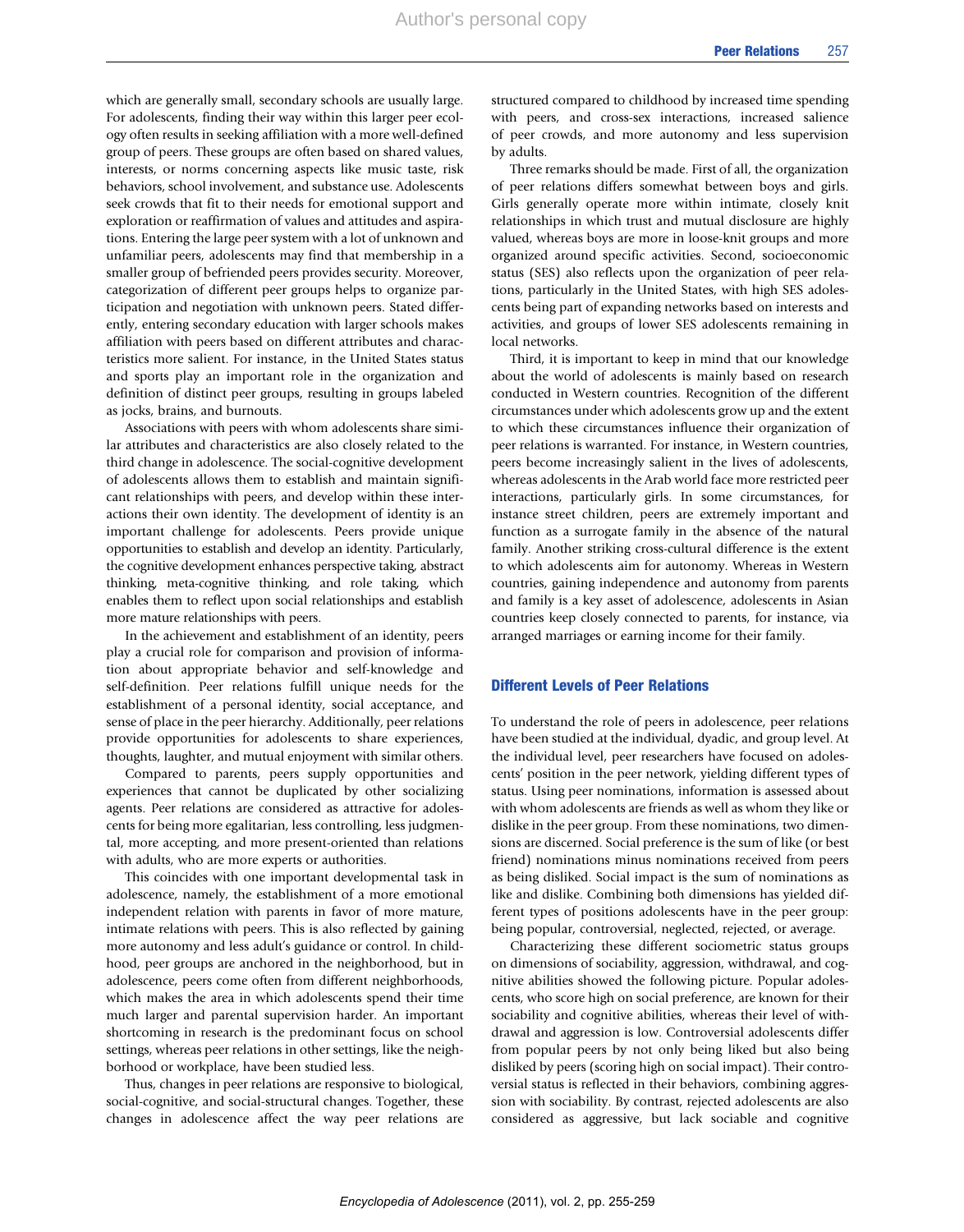abilities. Yet, they have a negative status in the peer group by being disliked by peers and, thus, scoring low on social preference. In addition, some rejected adolescents are not known as aggressive, but rather as withdrawn. In a similar way, neglected adolescents are also characterized by low levels of aggression and sociability. However, they are kept unnoticed by their peers, receiving few nominations for being liked or disliked. They score low on social impact. The average status position is reserved for those children who do not meet the criteria for one of the other status groups, having moderate levels of aggression, sociability, withdrawal, and cognitive abilities.

It is important to keep in mind that these status groups are based on the aggregate of interpersonal liking and disliking by asking adolescents to nominate the peers they like or dislike. Consequently, both dimensions of liking and disliking do not form one continuum. Whereas some children like a particular peer, others might dislike him or her. The implication is that the dimensions of social preference are not a continuum, running from dislike to like, but rather two single dimensions that only modestly correlate. Hence, nominations for being liked or disliked have also been translated into two distinct dimensions; peer acceptance and peer rejection, which are differently related to behaviors. For instance, negative behaviors such as aggression and bullying are consistently related to peer rejection, whereas associations with peer acceptance are more ambiguous. Negative behaviors do not always translate into fewer nominations as liked.

More recently, the concept of perceived popularity has been emphasized, reflecting hierarchical ordering of the peer group. Contrary to the above-mentioned sociometric status groups that are based on the aggregate of interpersonal liking and disliking, perceived popularity reflects the reputation of adolescents within their peer group derived from nominations for who is the most popular and who is the least popular. Despite some overlap with being liked or having many friends in the peer group, perceived popularity is a distinct measure of peer status that indicates dominant and prominent adolescents, who have power to attract peers and being influential. Perceived popular adolescents are generally seen as aggressive as well as having prosocial behaviors and peervalued characteristics, most prominently athletic abilities and psychical attractiveness. It has been argued that these latter characteristics mitigate the negative effects of their aggression in peer relations. Whether aggression helps to achieve popularity has been debated, but it is generally conceived as an important means to maintain status in the peer group by beating competitors who also aim to gain a high status in the peer group.

On the dyadic level, most research has focused on friendship relations, whereas research on negative relationships, such as bully-victim dyads and antipathies, and positive relationships, such as romantic relationships and victim–defender dyads, is emerging. Using a dyadic approach has yielded more insights into the dynamics underlying different types of relationships. For instance, bully–victim relationships have been characterized by a power imbalance, with aggressive children initiating bullying of vulnerable, rejected children. Picking vulnerable peers who are not well liked or even rejected, bullies seem to choose their victims strategically by not facing the loss of friendships in the peer group at large.

The study of mutual dislike relationships on the dyadic level, so-called antipathies, has gained mixed findings regarding its significance for adolescents' development. Although mutual antipathies do not necessarily relate to maladjustment, it has been found that they form an important context for aggression and victimization; in particular, when both actors in the relationship are physically strong. Future research has to provide more insight into the unique impact of antipathy relationships for adolescents' development.

Romantic relationships have also gained more attention from researchers. An important feature of adolescence is the increasing cross-gender interactions including romantic relationships. These relationships form an important context for the development of interpersonal skills, intimacy, nurturance, attachment, mutual support, and sexual behaviors. Romantic relationships may be developmentally positive or negative depending on the characteristics of the partners, the quality of the relationship, and the context in which it occurs. They may be especially important as buffers against the potential harm of weak bonds with parents or peers. Age differences emerge in romantic affiliations with girls, reflecting their early maturation, being more likely to date older boys. In other aspects, partners in romantic relationships tend to be similar, such as in ethnicity, status, physical attractiveness, and also depressive symptoms. Whether similarity emerges via a process of assertive mating or via socialization remains an avenue for future research. The formation of romantic relationships is not solely driven by personal preferences but also subject to cultural norms and expectations. For instance, Asian-American adolescents are less likely to date at an early age than adolescents from other ethnic backgrounds.

At the group level, peer cliques and peer crowds have been studied. Peer cliques are interaction-based entities of befriended peers, whereas peer crowds are larger, more reputation-based groups, which primarily reflect cognitive phenomena and stereotypical images of a group. Different types of peer cliques and peer crowds have been identified using peer reports on who are associated with one another and who are seen as distinct cliques and crowds. Definitions of peer crowds are often based on distinct features of the crowds, such as being academic oriented ('brains'), sport oriented ('jocks'), or deviant ('burnouts'). Peer crowds differ not only in their orientation, but also in their status. Particularly, sportoriented and socially active crowds posses a high status, which is reflected by more self-esteem of its members as well as attaching more importance to being member of a crowd compared to peers in lower status crowd.

Cliques can be hierarchically ordered. For example, popular children are often followed by wannabes. The willingness to become or remain a member of the popular clique can yield insecurity, frustration, and unstable friendship relations. So-called middle friendship groups provide more egalitarian and stable friendships.

Another way of approaching larger peer groups is by means of social networks derived from best friend nominations. Social network analysis yields insights into the structural features of the network, such as mutual friendship patterns ('reciprocity'), friendship triangles meaning that friendships are more likely to be established when persons share a common friend ('transitivity'), centrality of individuals in the network as